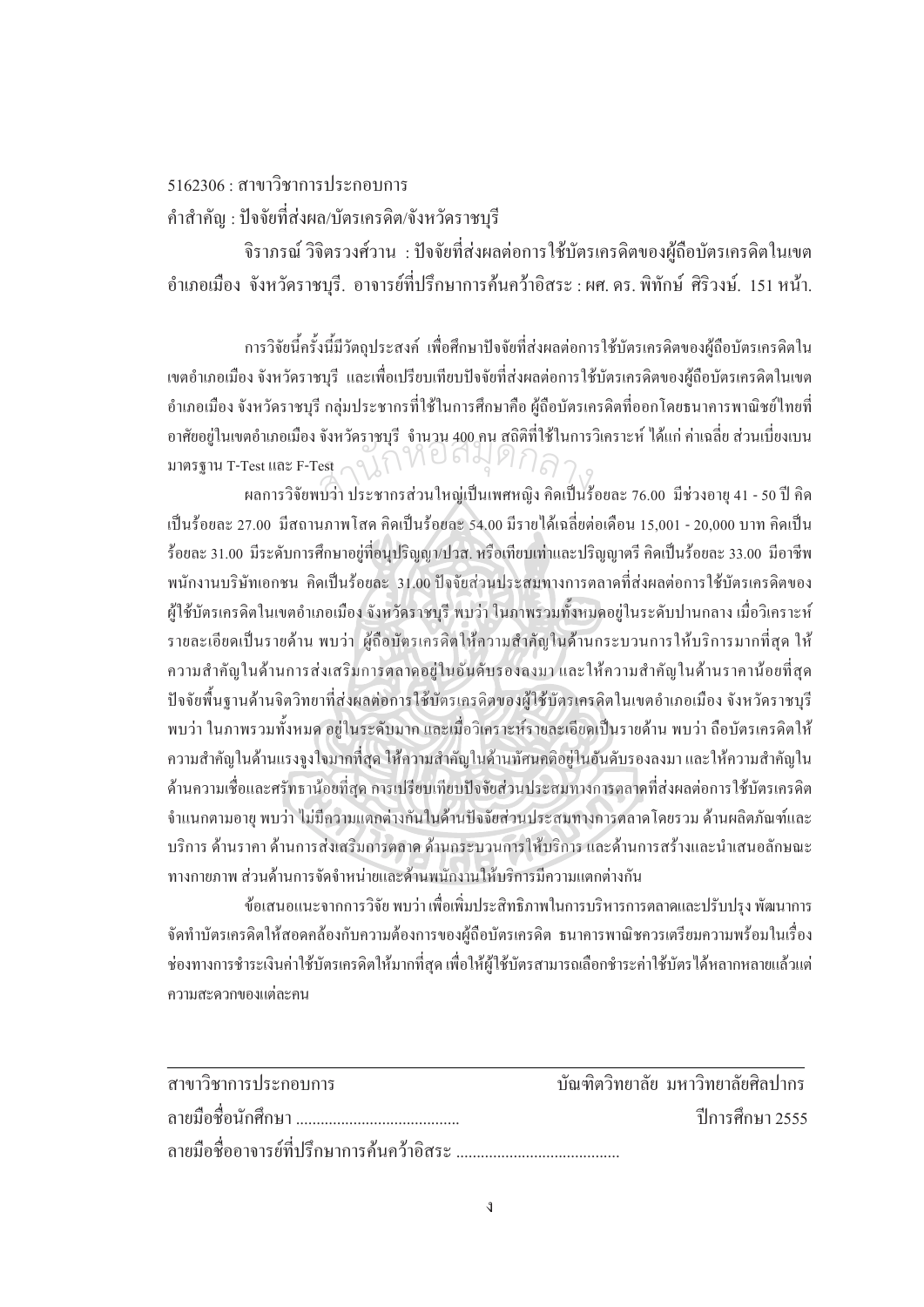## 5162306 : MAJOR : ENTREPRENEURSHIP

KEY WORD : FACTORS AFFECTING TO/ CREDIT CART/ RATCHABURI PROVINCE JIRAPORN WIJITWONGWAN : FACTORS EFFECTING ON CREDIT CARD USAGE OF CREDIT CARD HOLDERS IN MUANG DISTRICT, RATCHABURI PROVINCE. INDEPENDENT STUDY ADVISOR : ASST. PROF. PHITAK SIRIWONG, Ph. D. 151 pp.

 This research had the purposes to study factors affecting to use the credit card of the holders in Mueang, Ratchaburi province, and to compare factors affecting to use the credit card of the holders in Mueang, Ratchaburi province. Groups of people used in this study were the holders' credit cards released by Siam Commercial Bank, Limited located in Mueang, Ratchaburi all 400 holders. Statistics used for analyze were mean, standard deviation, T-Test, and F-Test.

 The result found that most of people were female at 76%; their age was 41-50 years old at 27%; their marriage status was single at 54%; their salary was 15,001 – 20,000 baht at 31%; their educational level was Diploma/ Vocational Diploma or equal and the bachelor degree at 33%. Their career was staffs of the private company at 31%. The marketing mix factors affecting to use the holders' credit cards in Mueang, Ratchaburi province found that generally, the all of overview was at the medium level. When analyzing the detain in each side, it found that the holders focused on the process of serving the most; the next on the marketing promotion; the least on the price. The basis factors of the psychology affecting to use the credit card of the holders in Mueang, Ratchaburi province found that generally, the overview was at the high level. When analyzing in each side, it found that the holders focused on the motivation the most; the next on the attitude; the least on the belief and the faith. The comparison of the marketing mix factors affecting to use credit cards divided by the age found that they were not different about the marketing mix factors, the products and the service, the price, the marketing promotion, the process of the service, and the creation and the physical presentation. For the distribution and the staffs who serve the services, they were different. ducational level was Diploma/ Vocatio<br>33%. Their career was staffs of the<br>s affecting to use the holders' credit<br>enerally the all of overview was at the

 The suggestion of this research found that for increasing the efficiency of administering the market and improving, developing the management of credit cards according to the holders' demand. Siam Commercial Bank, Limited prepared the most about the channel for paying for the credit cards and for holders who could pay for credits cards in many ways relying on their own convenience. RASCIERS NA

Program of Entrepreneurship Graduate School, Silpakorn University Student's signature........................................ Academic Year 2012 Independent Study Advisor's signature........................................